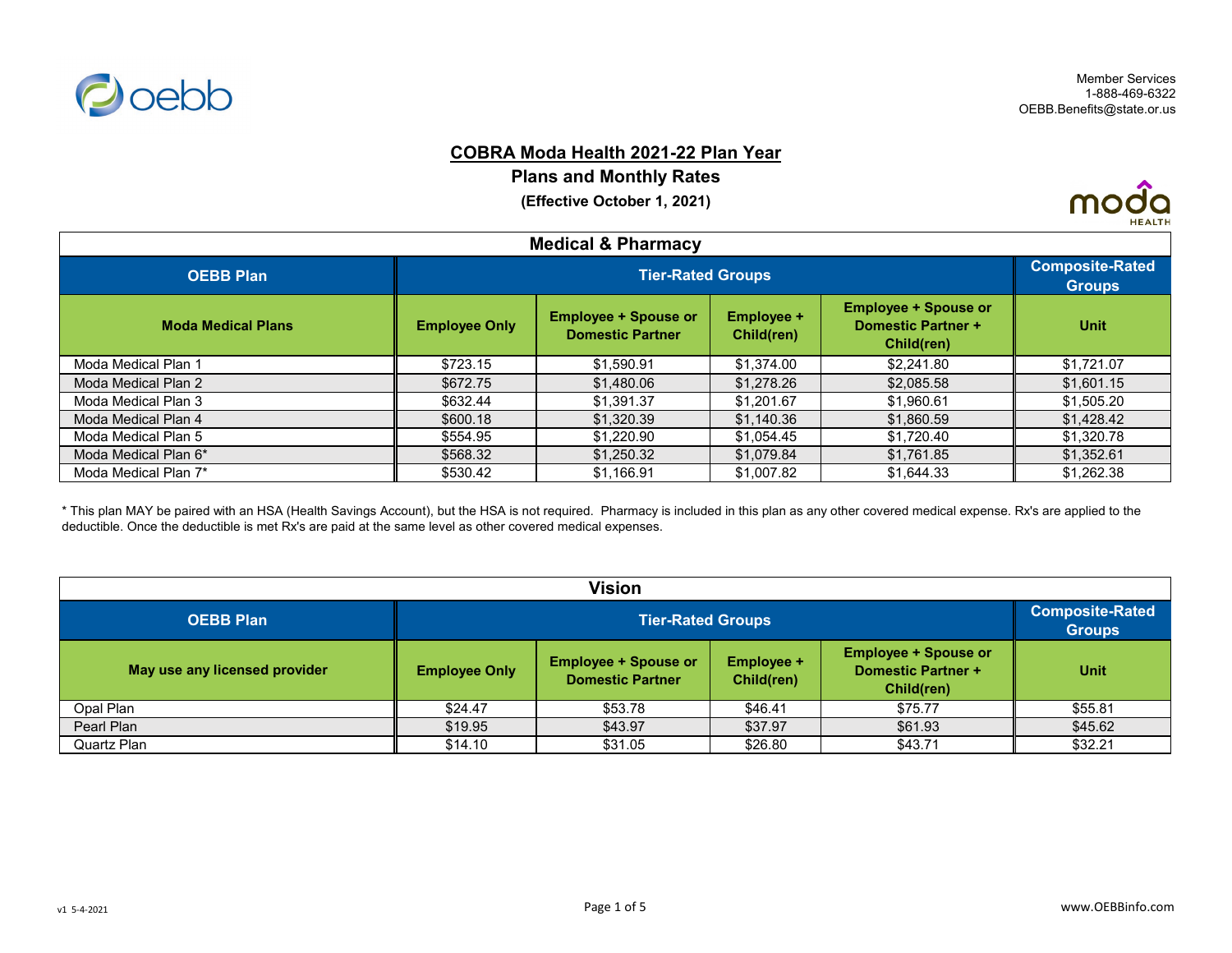

## **COBRA Moda Health/Delta Dental 2021-22 Plan Year**

**Plans and Monthly Rates**

**(Effective October 1, 2021)**

Δ DELTA DENTAL'

| <b>Dental and Orthodontia</b>                                       |                      |                                                                                                                                                                            |          |          |          |  |
|---------------------------------------------------------------------|----------------------|----------------------------------------------------------------------------------------------------------------------------------------------------------------------------|----------|----------|----------|--|
| <b>OEBB Plan</b>                                                    |                      | <b>Tier-Rated Groups</b>                                                                                                                                                   |          |          |          |  |
| Provider network noted in plan name below                           | <b>Employee Only</b> | <b>Employee + Spouse or</b><br><b>Employee + Spouse or</b><br><b>Employee +</b><br><b>Domestic Partner +</b><br><b>Domestic Partner</b><br>Child(ren)<br><b>Child(ren)</b> |          |          |          |  |
| Premier Plan 1 - Delta Dental Premier Network                       | \$67.08              | \$132.90                                                                                                                                                                   | \$147.79 | \$218.85 | \$163.16 |  |
| Premier Plan 5 - Delta Dental Premier Network                       | \$59.20              | \$117.29                                                                                                                                                                   | \$130.43 | \$193.15 | \$143.99 |  |
| Premier Plan 6* - Delta Dental Premier Network                      | \$44.30              | \$87.68                                                                                                                                                                    | \$89.01  | \$135.97 | \$101.83 |  |
| Exclusive PPO Incentive Plan** - Delta Dental PPO<br><b>Network</b> | \$57.90              | \$114.69                                                                                                                                                                   | \$127.53 | \$188.87 | \$140.81 |  |
| Exclusive PPO Plan** - Delta Dental PPO Network                     | \$39.59              | \$78.41                                                                                                                                                                    | \$87.19  | \$129.12 | \$96.26  |  |

\* This plan has no orthodontia coverage

\*\* This plan has no out-of-network benefit. Services performed by providers outside the Delta Dental PPO network are not covered unless for a dental emergency. Covered emergencies consist of problem focused exam, palliative treatment and x-rays. All other services are considered non-covered.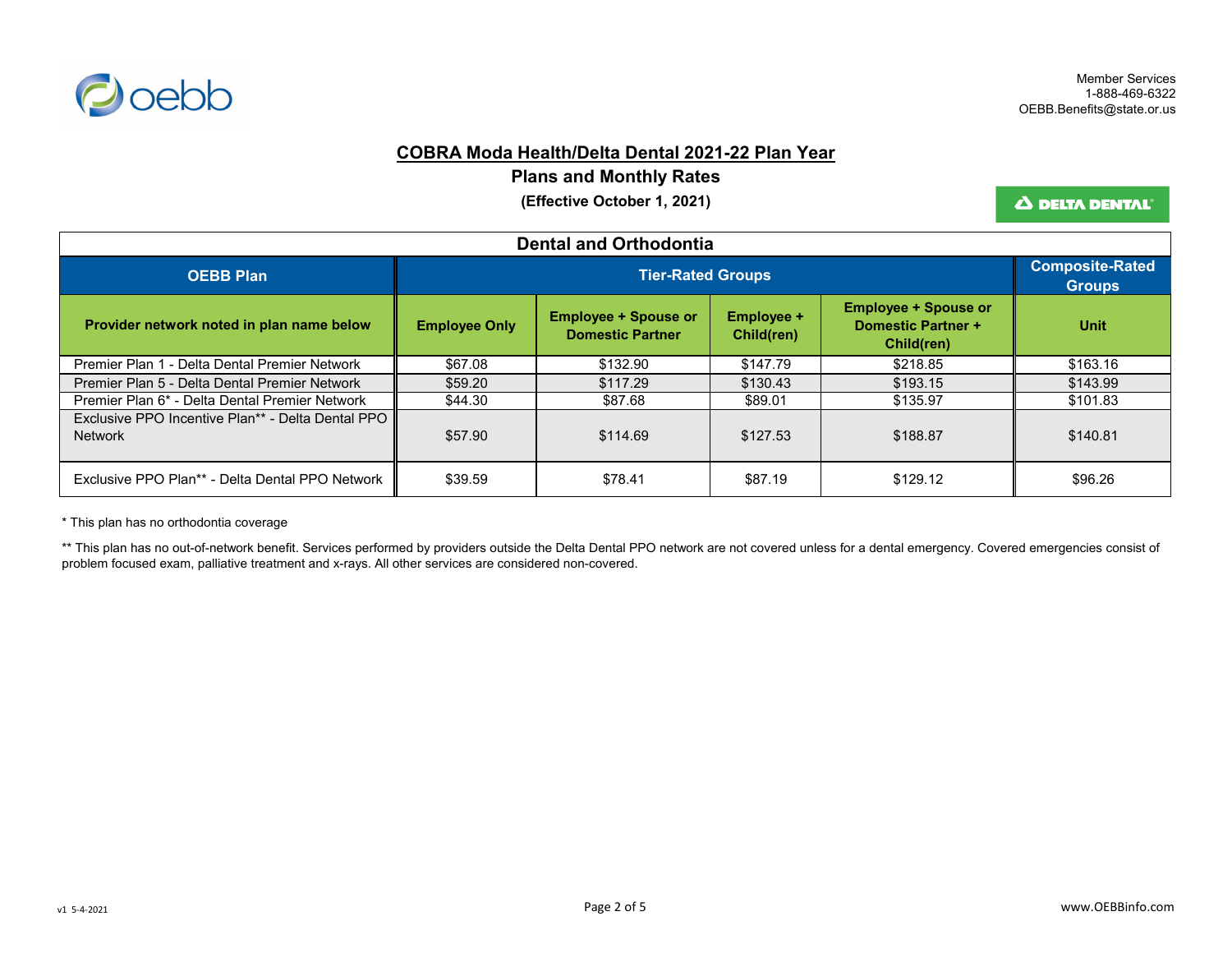

## **COBRA Kaiser Permanente 2021-22 Plan Year**

**Plans and Monthly Rates**

**(Effective October 1, 2021)**



| <b>Medical and Pharmacy</b>                                                           |                      |                                                        |                                 |                                                                        |             |  |
|---------------------------------------------------------------------------------------|----------------------|--------------------------------------------------------|---------------------------------|------------------------------------------------------------------------|-------------|--|
| <b>OEBB Plan</b>                                                                      |                      | <b>Tier-Rated Groups</b>                               |                                 |                                                                        |             |  |
| Must use Kaiser Permanente facilities and<br>providers for all non-emergency services | <b>Employee Only</b> | <b>Employee + Spouse or</b><br><b>Domestic Partner</b> | <b>Employee +</b><br>Child(ren) | <b>Employee + Spouse or</b><br><b>Domestic Partner +</b><br>Child(ren) | <b>Unit</b> |  |
| Kaiser Medical Plan 1                                                                 | \$647.57             | \$1,424.64                                             | \$1,230.38                      | \$2,007.46                                                             | \$1,540.42  |  |
| Kaiser Medical Plan 2A                                                                | \$535.22             | \$1,178.24                                             | \$1,016.88                      | \$1,660.01                                                             | \$1,275.87  |  |
| Kaiser Medical Plan 2B                                                                | \$518.17             | \$1,140.70                                             | \$984.47                        | \$1,607.10                                                             | \$1,234.88  |  |
| Kaiser Medical Plan 3*                                                                | \$394.97             | \$869.46                                               | \$750.14                        | \$1,224.66                                                             | \$939.47    |  |

\* This plan MAY be paired with an HSA (Health Savings Account), but the HSA is not required. Pharmacy is included in this plan as any other covered medical expense. Rx's are applied to the deductible. Once the deductible is met Rx's are paid at the same level as other covered medical expenses.

| <b>Dental and Orthodontia</b>                                                         |                          |                                                                                                                                                              |          |          |                                         |
|---------------------------------------------------------------------------------------|--------------------------|--------------------------------------------------------------------------------------------------------------------------------------------------------------|----------|----------|-----------------------------------------|
| <b>OEBB Plan</b>                                                                      | <b>Tier-Rated Groups</b> |                                                                                                                                                              |          |          | <b>Composite-Rated</b><br><b>Groups</b> |
| Must use Kaiser Permanente facilities and<br>providers for all non-emergency services | <b>Employee Only</b>     | <b>Employee + Spouse or</b><br><b>Employee + Spouse or</b><br><b>Employee +</b><br>Domestic Partner +<br><b>Domestic Partner</b><br>Child(ren)<br>Child(ren) |          |          |                                         |
| Kaiser Dental Plan                                                                    | \$74.53                  | \$163.99                                                                                                                                                     | \$141.62 | \$231.06 | \$177.51                                |

| <b>Vision</b>                                                                         |                      |                                                                                                                                                       |         |         |         |  |
|---------------------------------------------------------------------------------------|----------------------|-------------------------------------------------------------------------------------------------------------------------------------------------------|---------|---------|---------|--|
| <b>OEBB Plan</b>                                                                      |                      | <b>Tier-Rated Groups</b>                                                                                                                              |         |         |         |  |
| Must use Kaiser Permanente facilities and<br>providers for all non-emergency services | <b>Employee Only</b> | <b>Employee + Spouse or</b><br><b>Employee + Spouse or</b><br>Employee +<br>Domestic Partner +<br><b>Domestic Partner</b><br>Child(ren)<br>Child(ren) |         |         |         |  |
| Kaiser Vision Plan                                                                    | \$8.18               | \$18.01                                                                                                                                               | \$15.56 | \$25.38 | \$19.49 |  |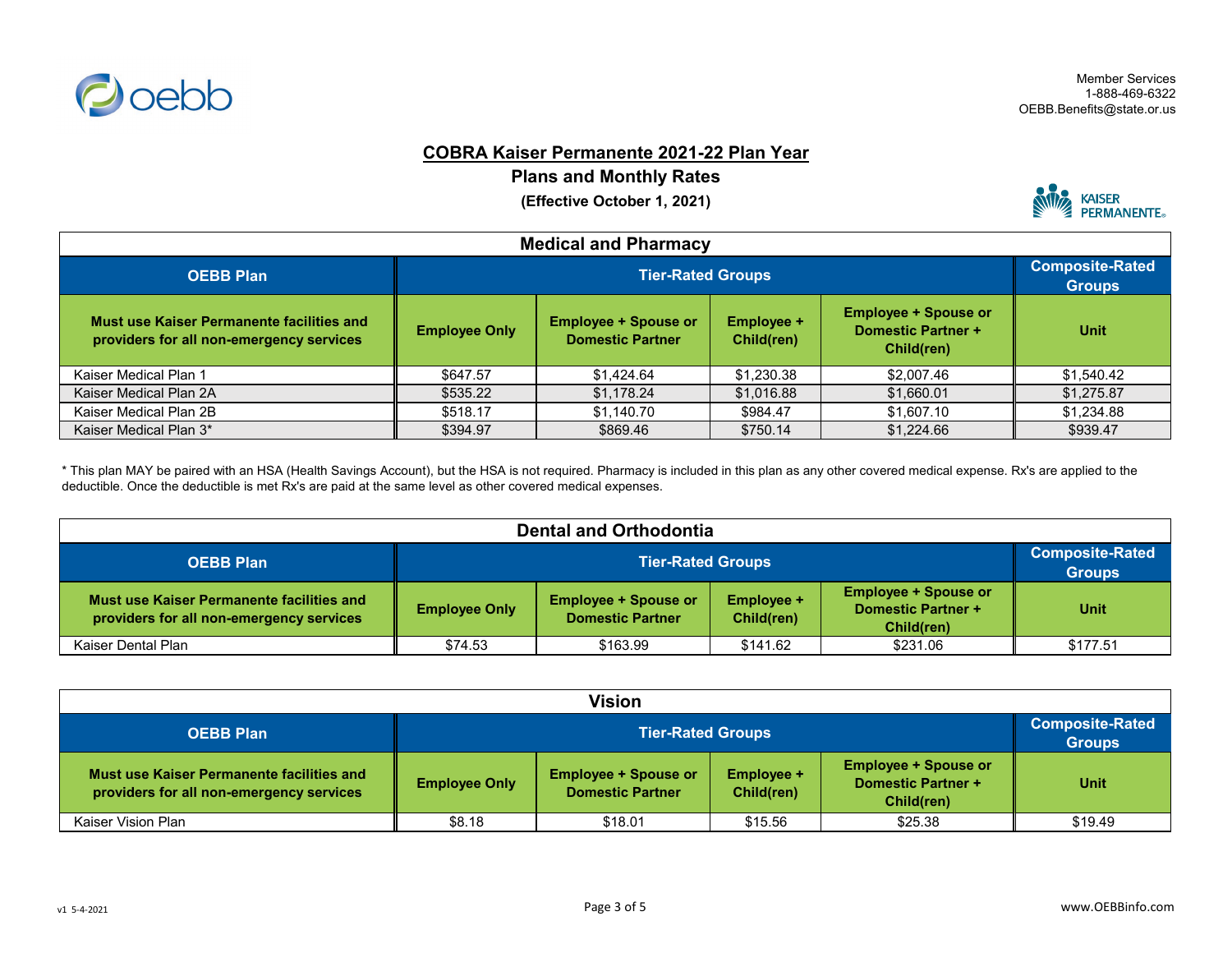

# **COBRA Willamette Dental Group 2021-22 Plan Year**

**Plans and Monthly Rates**

**(Effective October 1, 2021)**



| <b>Dental and Orthodontia</b>                                                               |                      |                                                                                                                                                              |          |          |          |  |
|---------------------------------------------------------------------------------------------|----------------------|--------------------------------------------------------------------------------------------------------------------------------------------------------------|----------|----------|----------|--|
| <b>OEBB Plan</b>                                                                            |                      | <b>Tier-Rated Groups</b>                                                                                                                                     |          |          |          |  |
| Must use Willamette Dental Group facilities and<br>providers for all non-emergency services | <b>Employee Only</b> | <b>Employee + Spouse or</b><br><b>Employee + Spouse or</b><br>Employee +<br><b>Domestic Partner +</b><br><b>Domestic Partner</b><br>Child(ren)<br>Child(ren) |          |          |          |  |
| Willamette Dental Plan                                                                      | \$47.53              | \$95.06                                                                                                                                                      | \$101.26 | \$151.89 | \$121.92 |  |